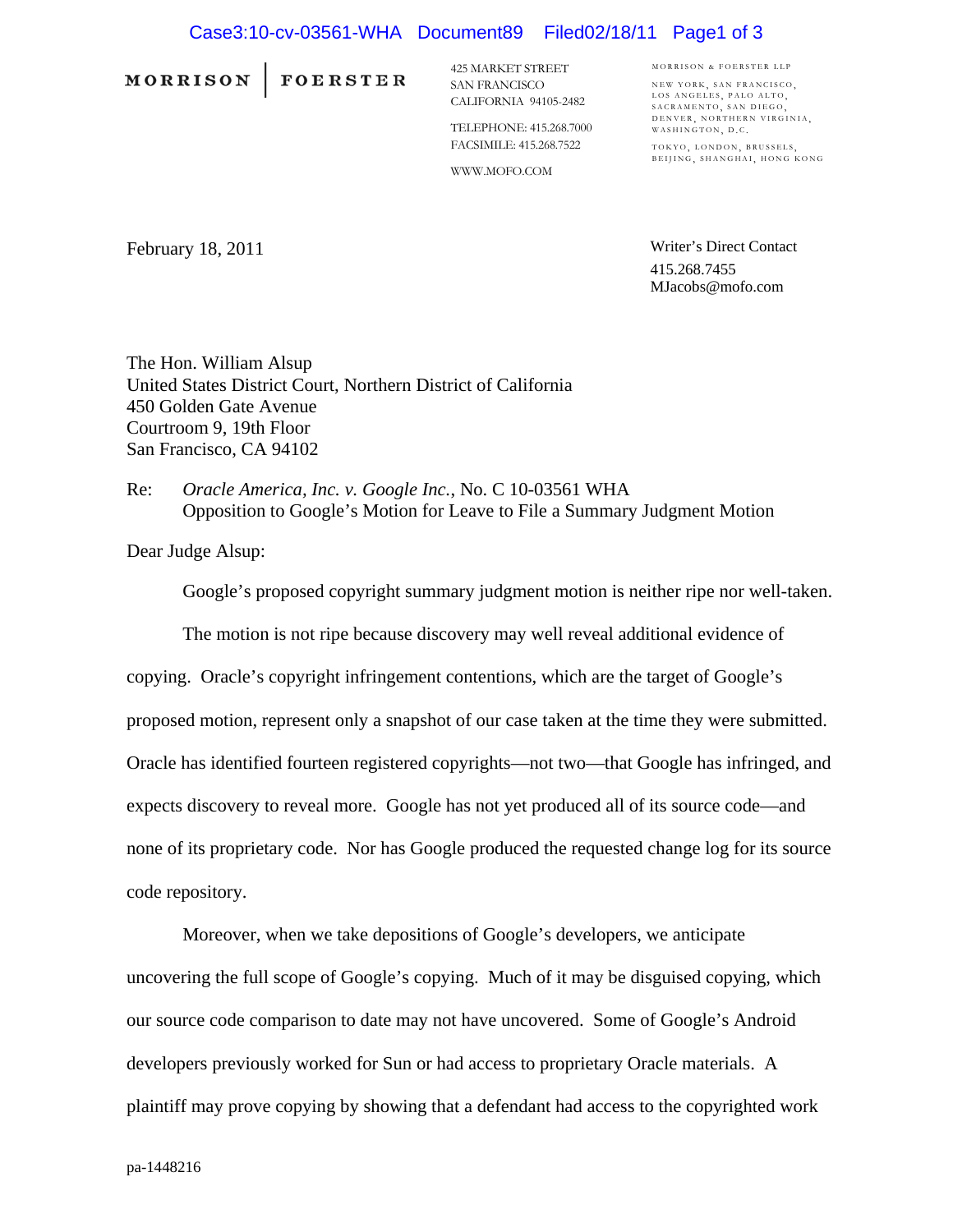**MORRISON FOERSTER** 

The Hon. William Alsup February 18, 2011 Page Two

and that the accused work is substantially similar to it. *Apple Computer, Inc. v. Microsoft Corp.*, 35 F.3d 1435, 1442 (9th Cir. 1994). "Where a high degree of access is shown," the Ninth Circuit "require[s] a lower standard of proof of substantial similarity." *Swirsky v. Carey*, 376 F.3d 841, 844 (9th Cir. 2004).

Google's proposed motion is not well-taken because the copyright issues here are factual and likely to be disputed. The magnitude of Google's copying is already disputed. Each of Oracle's fifty-one identified API packages in this case—nearly one-third of Oracle's Java packages—contains numerous class files, each of which is protectable by copyright. Thus, contrary to Google's "we only took a little bit" argument, Google derived its Android code from the specifications for *hundreds* of Oracle's copyrighted Java files. Google's letter, moreover, does not adequately address the demonstrable fact that at least eight Android source code files are actually decompiled Oracle object code. No *de minimis* exception can, *as a matter of law*, defeat Oracle's claim based on this copying.

Summary judgment on Google's claim that it copied only unprotectable elements of Java is also inappropriate. Oracle will demonstrate that the Java API specifications are primarily expressive, rather than functional, because they could have been written in many ways when they were created. Whether a copyrighted work is an unprotected idea or protected expression is a question of fact. Experts on both sides will likely disagree on the factual underpinnings for any legal determination of protectability.

Google's fair use defense is also not susceptible to summary determination in Google's favor. Google will bear the burden of proof on this defense. Not only will the